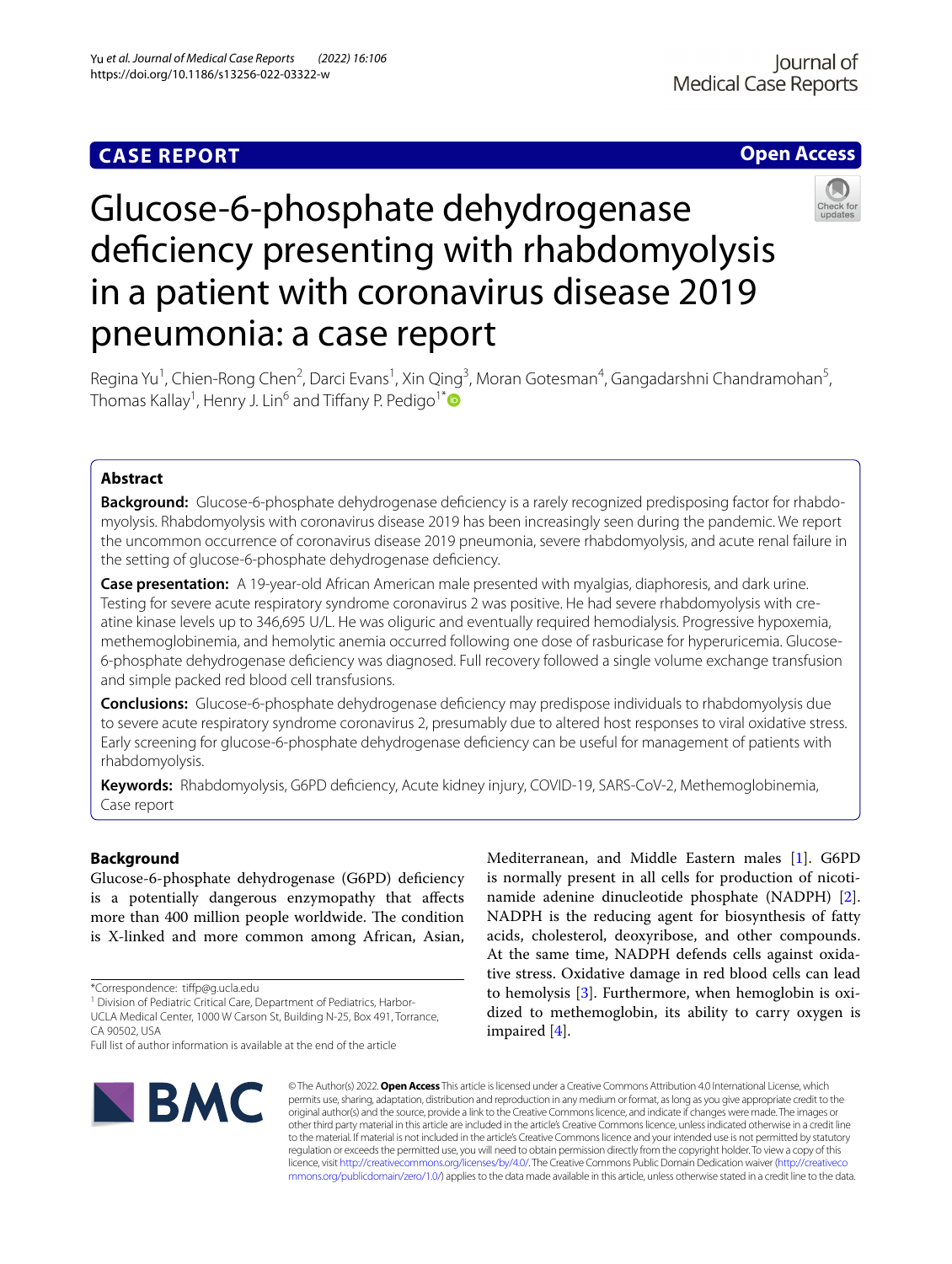Glucose-6-phosphate dehydrogenase defciency also predisposes individuals to rhabdomyolysis from oxidative stress in skeletal muscle [\[5](#page-3-4)]. Although rare in individuals with G6PD deficiency, rhabdomyolysis can lead to lifethreatening cardiac arrhythmias or acute renal failure [\[6](#page-3-5), [7\]](#page-3-6). Rhabdomyolysis has also been observed with SARS-CoV-2 infection, though the exact mechanism of muscle damage has not been established [[8\]](#page-3-7).

We report an African American male with rhabdomyolysis, acute renal failure, and COVID-19 pneumonia. He developed hypoxemia and methemoglobinemia after a single dose of rasburicase for hyperuricemia, leading to a diagnosis of G6PD deficiency. The patient illustrates an unusual presentation of G6PD defciency with severe rhabdomyolysis and SARS-CoV-2 infection.

## **Case presentation**

A 19-year-old African American male was admitted to the hospital with 2 days of myalgias, decreased appetite, and diaphoresis followed by 1 day of scant, dark urine. He had been in good health, except for obesity, obstructive sleep apnea, and asthma in the past. He had no respiratory symptoms or history of intense physical activity or trauma. He used marijuana by vaping a few days before admission but denied other drug use. There was a history of myocardial infarction at young ages in multiple relatives.

Vital signs were normal except for a heart rate of 113. He appeared comfortable but diaphoretic. Physical examination was otherwise unremarkable, including soft limb compartments. Initial laboratory values were hemoglobin 160 g/L (normal 135–165 g/L), hematocrit 48.2% (normal 40–49%), MCV 84 fL (normal 82–97 fL), blood urea nitrogen 5.7 mmol/L (normal 2.9–7.1 mmol/L), creatinine 160.9 μmol/L (56.6–112.3 μmol/L), AST 1234 U/L (normal 15–41 U/L), ALT 123 U/L (normal 10–40 U/L), creatine kinase 346,695 U/L (normal 49–397 U/L), and uric acid 868 μmol/L (normal  $285.5 - 517.5$  μmol/L). Urinalysis showed "large" blood with 0–2 red blood cells per high-power feld. SARS-CoV-2 testing was positive by polymerase chain reaction (PCR). Chest radiograph and renal ultrasound imaging were normal.

The patient was admitted to the pediatric intensive care unit for management of rhabdomyolysis and acute kidney injury. Intravenous fuids and sodium bicarbonate were used to lessen the risk of further renal injury. One dose of rasburicase was given intravenously (30 mg), as treatment for hyperuricemia due to rhabdomyolysis [\[9](#page-3-8)]. He remained oliguric, and continuous renal replacement therapy was started. He became febrile (39.2 °C). Progressive hypoxemia developed over the next 24 hours despite supplemental oxygen via high-fow nasal cannula (HFNC). Helical computed tomography of the chest

showed bilateral ground-glass opacities consistent with pneumonia but no evidence of pulmonary embolism. He was given empiric azithromycin and ceftriaxone for community-acquired pneumonia and remdesivir and dexamethasone, the only recommended therapies for SARS-CoV-2 pneumonia at that time.

On hospital day 2, the patient was intubated for hypoxemic respiratory failure. An arterial blood gas after intubation showed an oxygen saturation gap, with a  $PaO<sub>2</sub>$ of 197 mmHg (26.3 kPa) but pulse oximetry readings of 82–86% saturation. The methemoglobin level was 11.1% by co-oximetry. Bite cells and blister cells on peripheral blood smears suggested oxidative stress and hemolysis (Fig. [1](#page-1-0)). A qualitative test showed markedly reduced G6PD enzyme activity.

Because methylene blue can trigger hemolytic crises in G6PD-defcient individuals, ascorbic acid was used to treat methemoglobinemia (1000 mg intravenously, 6 times a day). Over the next 48 hours, oxygen saturation remained low, hemolysis progressed (hematocrit 27.6%, MCV 82 fL, and haptoglobin 2.35 μmol/L [normal 9.76–31.4  $\mu$ mol/L]), and lactate levels rose (3.0 mmol/L [normal 0.5–2.2 mmol/L]). Single volume exchange transfusion was performed on hospital day 4, leading to rapid improvement in saturation and closure of the oxygen saturation gap. He was successfully extubated the following day. The trends in oxygen saturation by pulse oximetry and expected saturation values (according to PaO<sub>2</sub>) are shown in Fig. [2.](#page-2-0)

He received additional packed red blood cell transfusions for ongoing anemia associated with hemolysis, which resolved by hospital day 10. Hemodialysis was discontinued on day 16, and he was discharged home on day 20. Renal function was normal when checked at 10 days

<span id="page-1-0"></span>

occasional hemolyzed cells (thick arrow), many blister cells (short arrow), and a few bite cells (long arrow) (Wright–Giemsa stain)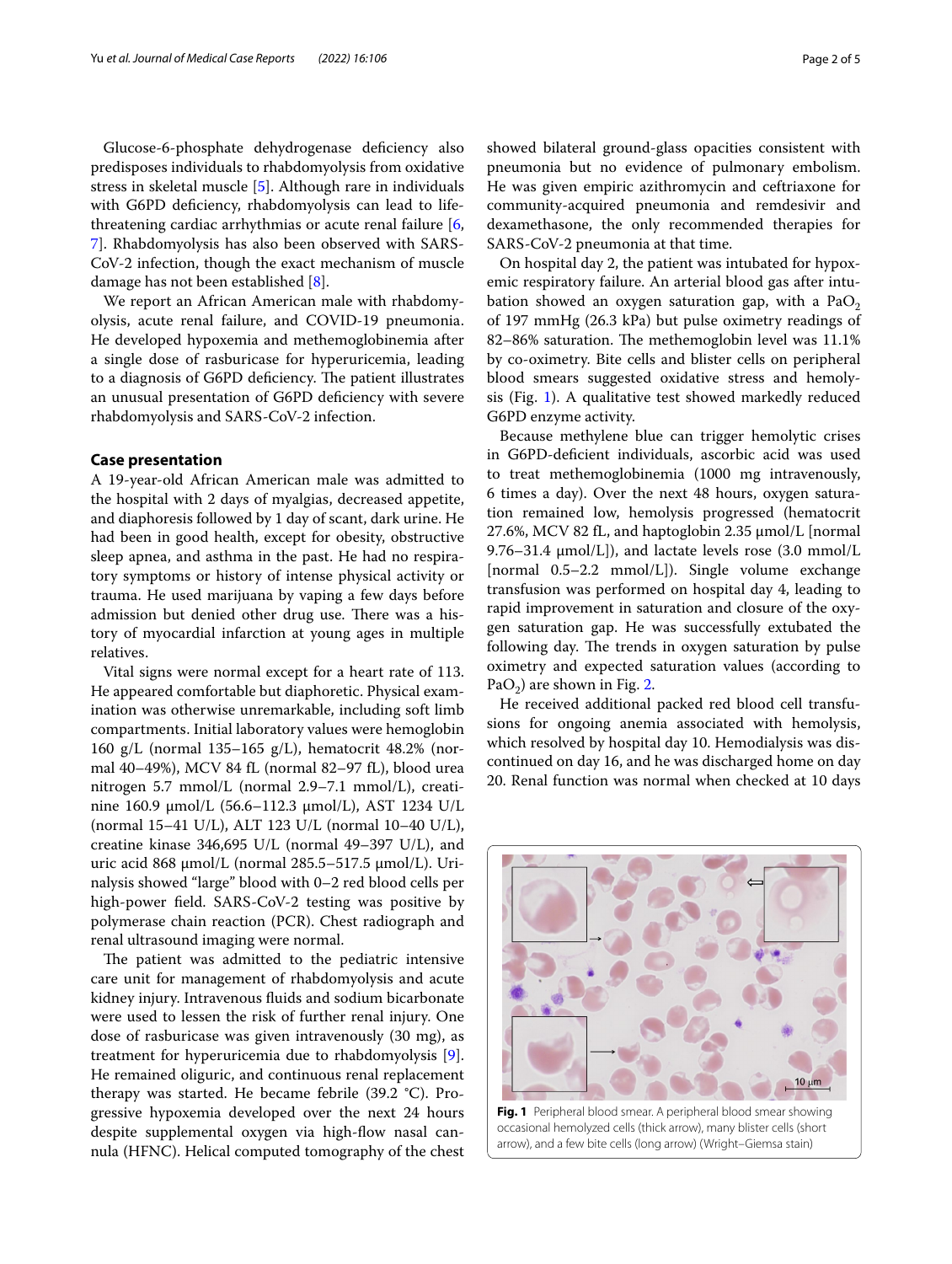

<span id="page-2-0"></span>and at 3 months after discharge. There were no further episodes of rhabdomyolysis. Genetic testing with a panel of genes associated with rhabdomyolysis [[10\]](#page-3-9) confrmed presence of the "A-" G6PD variant (c.[202G>A; 376A>G] p.[Val68Met; Asn126Asp]) and a heterozygous variant of unknown signifcance in the dysferlin gene (DYSF c.4510G>A p.Val1504Ile).

# **Discussion**

Although >7% of the world's population is afected with G6PD deficiency [\[11](#page-3-10)], rhabdomyolysis in G6PD deficiency has rarely been reported [[7,](#page-3-6) [12\]](#page-3-11). One possible explanation is that skeletal muscle has other enzymes, such as catalase and superoxide dismutase, that can remove oxidative radicals [[13\]](#page-3-12). Historically, the frst report of rhabdomyolysis in G6PD defciency described a 30-year-old athlete who became comatose toward the end of a 12-km run and was found to have severe rhabdomyolysis with creatine kinase of  $41 \times 10^6$  U/L [[14\]](#page-3-13).

## **Rhabdomyolysis and COVID‑19**

Over 50 reports describe rhabdomyolysis in COVID-19. Such patients commonly present with acute hypoxemic respiratory failure, and rhabdomyolysis and acute kidney injury develop later [\[15\]](#page-3-14). Alternatively, severe rhabdomyolysis may be the main clinical feature with only mild (or absent) COVID-19 respiratory symptoms [\[16\]](#page-3-15), as in our

patient. None of the reports described investigation for predispositions to rhabdomyolysis.

## **G6PD defciency and coronavirus**

Clinical observations suggest that G6PD defciency may worsen outcomes following SARS-CoV-2 infection. Hospitalized patients with G6PD defciency and COVID-19 pneumonia had lower  $PaO<sub>2</sub>/FiO<sub>2</sub>$  ratio, longer duration of mechanical ventilation, and reduced hemoglobin level compared with those with normal G6PD [\[17\]](#page-3-16).

Higher mortality rates have also been observed among African American males admitted for COVID-19 pneumonia [[18](#page-3-17), [19](#page-3-18)]. Potential explanations for such outcomes include the higher frequency of G6PD defciency in this population, in addition to socioeconomic factors [[17](#page-3-16), [20](#page-4-0), [21\]](#page-4-1).

Molecular mechanisms for the interaction between G6PD defciency and SARS-CoV-2 have not yet been identifed, but various classes of viruses can increase oxidative stress in the host [\[22](#page-4-2)]. Furthermore, *in vitro* infection of G6PD-defcient fbroblasts with human coronavirus 229E yielded nearly 12-fold higher viral gene expression, 3-fold higher viral protein production, and reduced cell viability, compared with results with normal fbroblasts [[23\]](#page-4-3). Conceivably, G6PD-defcient cells may be more susceptible to oxidative stress from SARS-CoV-2.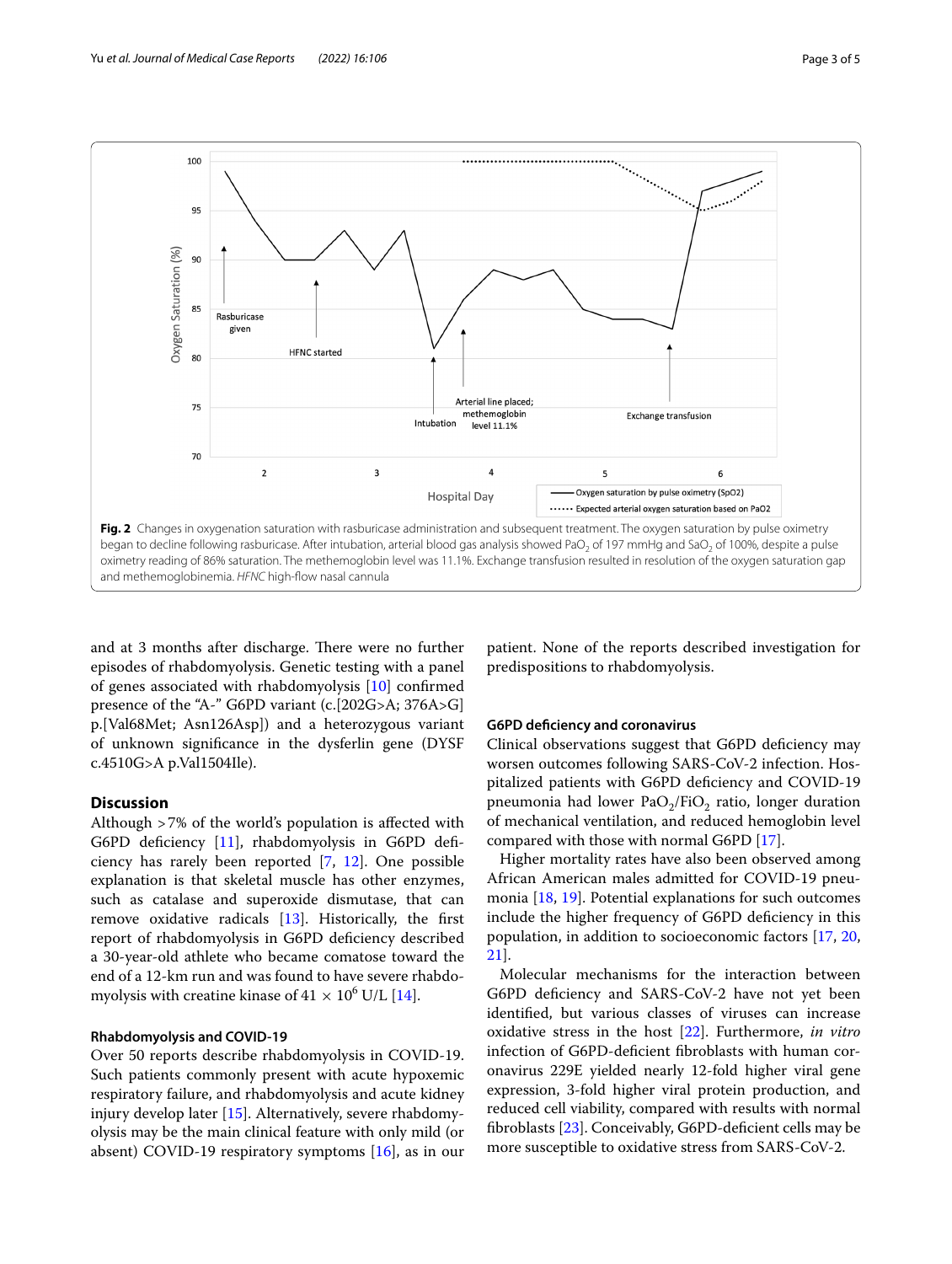# **G6PD defciency and methemoglobinemia**

Our patient had persistently low oxygen saturation with discordant Pa $O<sub>2</sub>$  level due to methemoglobinemia after one dose of rasburicase for hyperuricemia. Methemoglobinemia is a rare complication of G6PD defciency following use of rasburicase. In converting uric acid to allantoin, rasburicase produces hydrogen peroxide, which causes oxidative damage in G6PD-defcient red blood cells [\[24](#page-4-4)]. Methylene blue is typically the frst-line treatment for methemoglobinemia, but it requires reduction to leucomethylene blue by NADPH. Therefore, it is avoided in G6PD deficiency [[25\]](#page-4-5). Other treatments include ascorbic acid and exchange transfusion [[26\]](#page-4-6).

# **Conclusions**

Our case shows a dramatic and unexpected presentation of G6PD defciency, with rhabdomyolysis and renal failure, in a young man with SARS-CoV-2 infection. Early screening for G6PD deficiency in patients with rhabdomyolysis can help direct treatment and prevent complications. Screening may be especially useful for individuals of African or Middle Eastern descent, among whom the prevalence of G6PD defciency is higher.

#### **Abbreviations**

G6PD: Glucose-6-phosphate dehydrogenase; NADPH: Nicotinamide adenine dinucleotide phosphate; AST: Aspartate aminotransferase; ALT: Alanine aminotransferase; PCR: Polymerase chain reaction; HFNC: High-flow nasal cannula; MCV: Mean corpuscular volume; PaO<sub>2</sub>: Partial pressure of oxygen; FiO<sub>2</sub>: Fraction of inspired oxygen.

#### **Acknowledgements**

Not applicable.

## **Authors' contributions**

RY, CC, DE, and XQ conceptualized the case report, extracted data from the electronic health record, performed literature review, drafted the initial manuscript including designing the fgures, and reviewed and revised the manuscript. MG, GC, and TK conceptualized the structure and content of the case report and reviewed and revised the manuscript. HL and TP conceptualized the case report, performed literature review, and critically reviewed and revised the manuscript. All authors read and approved the fnal manuscript.

#### **Funding**

This research did not receive any specifc grant from funding agencies in the public, commercial, or not-for-proft sectors.

#### **Availability of data and materials**

Not applicable.

# **Declarations**

#### **Ethics approval and consent to participate**

IRB approval was not requested for this case report.

#### **Consent for publication**

Written informed consent was obtained from the patient for publication of this case report and any accompanying images. A copy of the written consent is available for review by the Editor-in-Chief of this journal.

#### **Competing interests**

The authors declare that they have no competing interests.

#### **Author details**

<sup>1</sup> Division of Pediatric Critical Care, Department of Pediatrics, Harbor-UCLA Medical Center, 1000 W Carson St, Building N‑25, Box 491, Torrance, CA 90502, USA. <sup>2</sup> Department of Pediatrics, Harbor-UCLA Medical Center, Torrance, CA, USA.<sup>3</sup> Department of Pathology, Harbor-UCLA Medical Center, Torrance, CA, USA. 4 Division of Pediatric Hematology/Oncology, Department of Pediatrics, Harbor-UCLA Medical Center, Torrance, CA, USA.<sup>5</sup> Division of Pediatric Nephrology, Department of Pediatrics, Harbor-UCLA Medical Center, Torrance, CA, USA. <sup>6</sup> Division of Medical Genetics, Department of Pediatrics, Harbor-UCLA Medical Center, Torrance, CA, USA.

Received: 13 December 2021 Accepted: 8 February 2022 Published online: 14 March 2022

#### **References**

- <span id="page-3-0"></span>1. Albagshi MH, Alomran S, Sloma S, Albagshi M, Alsuweel A, AlKhalaf H. Prevalence of glucose-6-phosphate dehydrogenase defciency among children in Eastern Saudi Arabia. Cureus. 2020;12(10):e11235.
- <span id="page-3-1"></span>2. Luzzatto L, Nannelli C, Notaro R. Glucose-6-phosphate dehydrogenase defciency. Hematol Oncol Clin N Am. 2016;30(2):373–93.
- <span id="page-3-2"></span>3. Cappellini MD, Fiorelli G. Glucose-6-phosphate dehydrogenase deficiency. Lancet. 2008;371(9606):64–74.
- <span id="page-3-3"></span>4. Ludlow JT, Wilkerson RG, Nappe TM. Methemoglobinemia. In: StatPearls. Treasure Island (FL): StatPearls Publishing; 2021. [http://www.ncbi.nlm.nih.](http://www.ncbi.nlm.nih.gov/books/NBK537317/) [gov/books/NBK537317/](http://www.ncbi.nlm.nih.gov/books/NBK537317/)
- <span id="page-3-4"></span>5. Singh B, Kaur P, Chan KH, Lahita RG, Maroules M, Chandran C. Severe rhabdomyolysis in glucose-6-phosphate dehydrogenase defciency. Am J Med Sci. 2020;360(1):72–4.
- <span id="page-3-5"></span>6. Zimmerman JL, Shen MC. Rhabdomyolysis. Chest. 2013;144(3):1058–65.
- <span id="page-3-6"></span>Eziokwu AS, Angelini D. New diagnosis of G6PD deficiency presenting as severe rhabdomyolysis. Cureus. 2018;10(3):e2387.
- <span id="page-3-7"></span>8. Haroun MW, Dieiev V, Kang J, Barbi M, Marashi Nia SF, Gabr M, *et al*. Rhab‑ domyolysis in COVID-19 patients: a retrospective observational study. Cureus. 2021;13(1):e12552.
- <span id="page-3-8"></span>9. Bunchman TE. Toxic nephropathy: uric acid, rhabdomyolysis, and tumor lysis syndrome. In: Sethi SK, Raina R, McCulloch M, Bunchman TE, editors. Critical care pediatric nephrology and dialysis: a practical handbook. Springer: Singapore; 2019. p. 335–40.
- <span id="page-3-9"></span>10. Scalco RS, Gardiner AR, Pitceathly RD, Zanoteli E, Becker J, Holton JL, *et al*. Rhabdomyolysis: a genetic perspective. Orphanet J Rare Dis. 2015;2(10):51.
- <span id="page-3-10"></span>11. Nkhoma ET, Poole C, Vannappagari V, Hall SA, Beutler E. The global prevalence of glucose-6-phosphate dehydrogenase defciency: a systematic review and meta-analysis. Blood Cells Mol Dis. 2009;42(3):267–78.
- <span id="page-3-11"></span>12. Talwar M, Krishnamurthy S, Parameswaran N, Delhikumar CG, Haridasan S, Srinivas BH. Severe acute kidney injury owing to rhabdomyolysis and intravascular haemolysis in an 11-year-old child with G6PD defciency. Paediatr Int Child Health. 2019;39(2):150–3.
- <span id="page-3-12"></span>13. Ninfali P, Baronciani L, Bardoni A, Bresolin N. Muscle expression of glucose-6-phosphate dehydrogenase defciency in diferent variants. Clin Genet. 1995;48(5):232–7.
- <span id="page-3-13"></span>14. Bresolin N, Bet L, Moggio M, Meola G, Comi G, Gilardi A, *et al*. Muscle G6PD defciency. Lancet. 1987;330(8552):212–3.
- <span id="page-3-14"></span>15. Khosla SG, Nylen ES, Khosla R. Rhabdomyolysis in patients hospitalized with COVID-19 infection: fve case series. J Investig Med High Impact Case Rep. 2020;1(8):2324709620984603.
- <span id="page-3-15"></span>16. Gefen AM, Palumbo N, Nathan SK, Singer PS, Castellanos-Reyes LJ, Sethna CB. Pediatric COVID-19-associated rhabdomyolysis: a case report. Pediatr Nephrol. 2020;35(8):1517–20.
- <span id="page-3-16"></span>17. Youssef JG, Zahiruddin F, Youssef G, Padmanabhan S, Ensor J, Pingali SR, *et al*. G6PD defciency and severity of COVID19 pneumonia and acute res‑ piratory distress syndrome: tip of the iceberg? Ann Hematol. 2021;13:1–7.
- <span id="page-3-17"></span>18. Yancy CW. COVID-19 and African Americans. JAMA. 2020;323(19):1891.
- <span id="page-3-18"></span>19. Disparities in COVID-19 Deaths. Centers for Disease Control and Prevention. 2020. [https://www.cdc.gov/coronavirus/2019-ncov/community/](https://www.cdc.gov/coronavirus/2019-ncov/community/health-equity/racial-ethnic-disparities/disparities-deaths.html) [health-equity/racial-ethnic-disparities/disparities-deaths.html](https://www.cdc.gov/coronavirus/2019-ncov/community/health-equity/racial-ethnic-disparities/disparities-deaths.html)